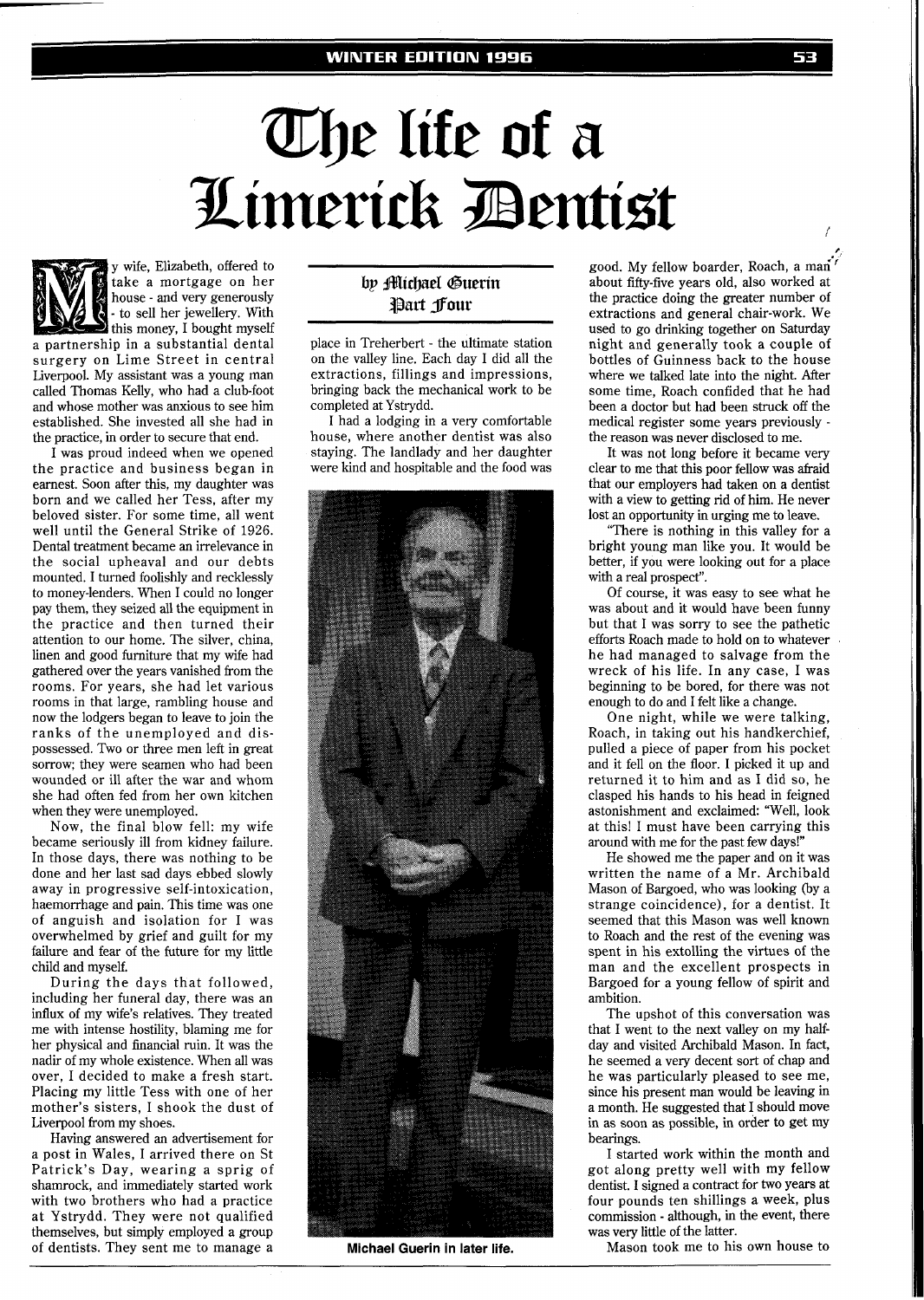THE OLD LIMERICK JOURNAL



lodge: 'You can stay here as long as you like. Everything in this house is clean, warm and dry - I insist that it is kept that way!"

And indeed, everything was extremely comfortable: good food, good bed and companionable chat in the evening.

Well, things went famously for a few weeks, until one night when Mason was rather too generous with the Guinness and I made my way upstairs feeling very mellow. After getting into bed, I lay down, after first lighting a cigarette for my usual last smoke.

The next thing I knew was awakening, coughing and retching, with Mason throwing a bucket of water over the smouldering flames and charred fragments that had lately been the chair and my clothes. Another bucket of water followed in swift succession, accompanied by a torrent of words, half-Welsh, half-English, from a miner in his working gear, who was standing over the bed. It was our very great fortune that this man had been passing by, on his way from a shift, when he had noticed the fire glowing in the window and roused the house.

Mason did not waste time in reproaches: "It's all covered by the insurances, so there is nothing to worry about on that score. All the same, old chap, the wife won't sleep easy while you are here, so I'll help you find some other lodging".

He did this - and more. He gave me the money to buy a new suit and, when the insurance came through, he gave me another E10 - altogether, a good deal more than the old suit was worth!

## **The lrishtown in the 1930s.**

Meantime, the other assistant, Cary, continued to work his notice. He was a man about sixty, a dental surgeon who had been on the old Irish Register of 1878. He was rather arthritic now and obviously found the work too much for him. He had been with Mason since the latter had opened the practice some fifteen years before but he had been told several times during the previous year that he had to be replaced by a younger, more active man. The practice was a very busy one and Mason himself scarcely worked in the surgery at all, doing little more than collect the money. Cary had been trying to find a job elsewhere in the valleys, but without success. Now I had appeared on the scene and Mason was insisting that the old man should go at once. This matter afforded me a glimpse of the ruthlessness that ]ay under the apparent open-handed geniality of my new employer.

As day succeeded day, it was easy to read the hopelessness and misery that weighed on Cary, as we worked side by side. I was as sympathetic to him as my youth, inexperience and helplessness allowed me to be, but I could not have imagined the awful finality for the other man, of his last week's work and wage. Cary shook hands with me and wished me the best of luck and went home to the little rented house, where he lived alone. Later that night, he killed himself by cutting his wrists.

I never spoke with Mason concerning Cary's suicide. The employer paid the funeral expenses and arranged whatever remained to be settled of the poor devil's affairs. That, as far as Mason was concerned, appeared to be that. This event, however, had a profound effect upon me and I began again to long for my own practice from which I could not be turned out in my old age. The difficulty was in finding the money to set it up, for I was determined never to go into another partnership such as I had had in Lime Street. As things were, for the time being, there was nothing to do but to earn my daily bread as a hired man.

Mason's practice was the only one in Bargoed and indeed for a good distance around the valley and it brought him a great deal of money. Each evening, at about six o'clock, he came in carrying the case for the takings. The rule was immediate payment for extractions and fillings or weekly payments to a collector at about two or three shillings a time. Mason breezed in each evening with his usual good humour and emptied the contents of the drawer into his case. It struck me that my employer's reliance on my honesty was extraordinary, considering the volume of work I carried out for a very modest salary. On some days, when several dentures or gold work had been settled, I watched my employer actually having to stand on the lid of the case to press down the notes. He showed me his bank books - £10,000 in one and £12,000 in the other: a great deal of money in those days.

"So, you can see, Michael", he would say, "why I don't have to work. I get others to do the work for me!"

In fact, as he never tired of telling, Mason had been very poor in his youth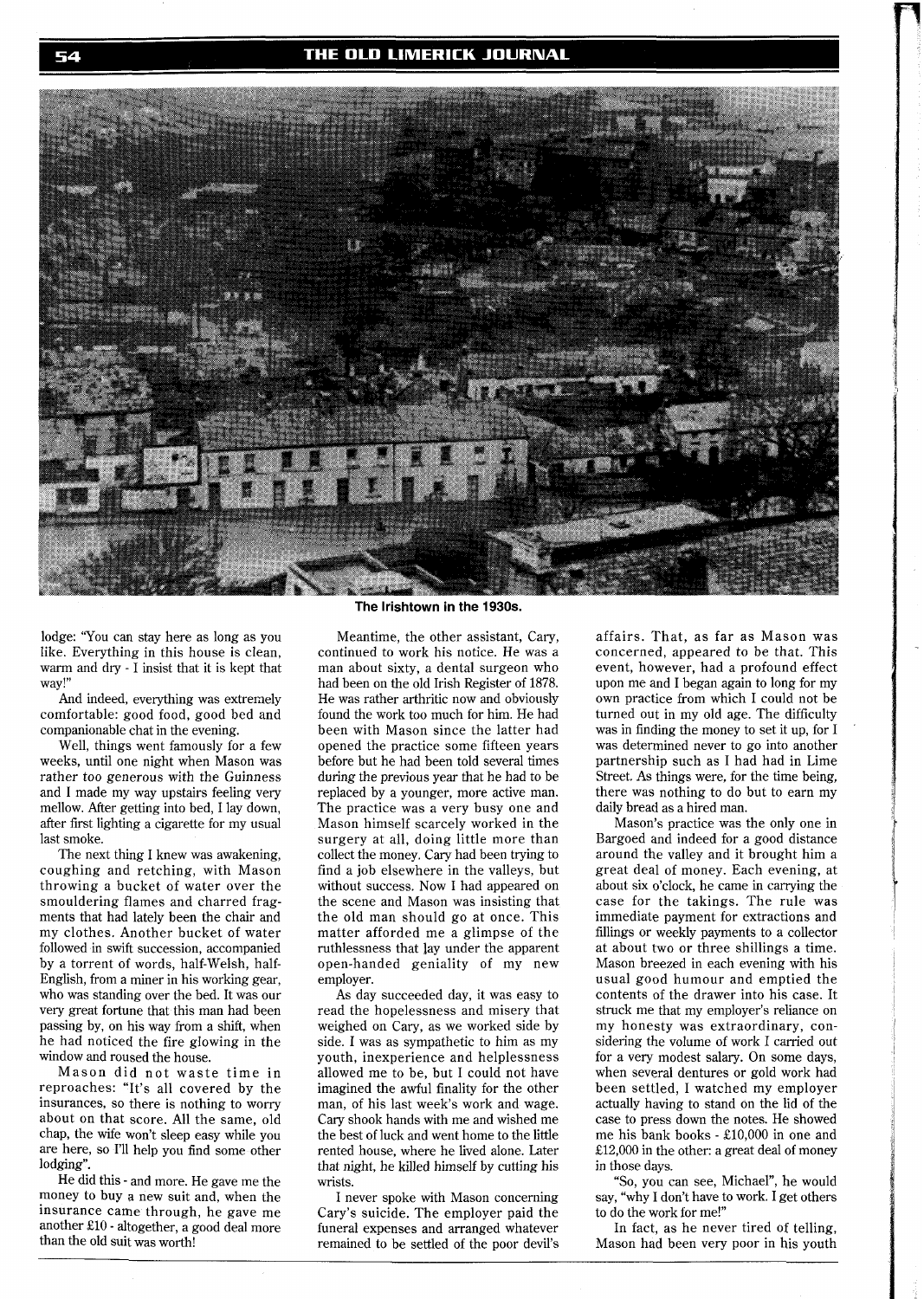

**'He suggested there might be an opportunity to find work at home in Limerick'.** 

and had a searing loathing of poverty. He had married a butcher's daughter, who brought him a nest egg of £150, with which he had started his practice. However, all these things meant very little to me, for I kept firmly at the back of my mind the black experiences I had known in Lime Street during the General Strike. All the same, I was conscious of the crudeness of this posting and despised Mason's wish to arouse my envy and thus add refinement of pleasure to his immense self-satisfaction.

I led a fairly agreeable sort of life, for I enjoyed my work and struck up many pleasant acquaintances with the people around. One evening in the local pub, I met a young Irish doctor, recently arrived from Dublin, whose name was Lynch. He drank only modestly but he had a temperament that needed no alcohol to enliven it. He was a great companion, full of romantic poetry and stories but all spiced with a sly humour.

In my free time, I travelled around the valleys in Lynch's old car, visiting isolated houses and often assisting him with minor operations which he performed on kitchen tables, sometimes by daylight and sometimes by lamplight. Lynch was a very kindly, compassionate man and he was a friend such as I had not had since my days in the trenches.

A year or so later, however, during a bad winter and after a trip made in bitter cold weather, Lynch caught a cold which

developed rapidly into pneumonia. When he recovered sufficiently to travel, he returned home to Dublin, leaving me disconsolate and restless. Later, he entered the Dáil and was very successful.

In the meantime, my brother continued to write to me, giving me much good advice and news from home. Michael Danford and many other childhood friends had died in the course of the struggle for an independent Ireland. Now, things were quieter and he suggested there might be an opportunity to find work at home in Limerick. When I arrived, I sought out my old teacher only to find that he was dead and his practice was for sale. His widow greeted me pleasantly enough: "I'm glad indeed to see you, Michael, and I only wish that you could take over the place but you see, you would have to buy the house as well and that would take £600. Well of course, I had not that sum, so that was the end of that. Later. it seemed such a ludicrously small amount of money that yet would have bought a beautiful house, a garden and a practice. **Ah!** if some kind enchanter had only been there to grant me those few hundreds, then what a deal of wandering and knocking about I might have been spared!

Anyway, I found an advertisement for a post in Cork. I wrote, was accepted and set off for that city, having very little money left, but there was in my pocket a ticket for the return passage to England which I had bought - just in case! I went to Cork by bus

and at some point along the route, a big, hearty-looking youngish man boarded and came to sit by me, introducing himself as Devine. We fell to talking together, commiserating with each other, on our misfortunes and the hardness of the times.

"I'm thinking of going to England to try my luck", Devine said, "there is nothing doing here".

I told him that I was going to a job in Cork - a place I did not know at all.

"Have you any lodging?" Devine asked.

"No", I said, "but I'll soon find one when I've had a look around".

"But what will you do tonight?" Devine persisted. It will be very late when we get there".

"Oh, I'll find somewhere, I'm pretty sure".

"Listen", the big fellow said, leaning over me confidentially, "you come along with me. I'm going to a place belonging to a fellow I know. He's just back from America and he and his wife have set themselves up in a boarding-house".

"That sounds alright to me", I said and indeed I was very relieved to have the certainty of that first night's lodging.

"Mind you, Michael, they haven't got every refinement you might want, you know. After all, they've only started very recently".

In the event, this turned out to be a most optimistic appraisal of the situation.

I went along with him and presently came to a dreary three-storey house. A